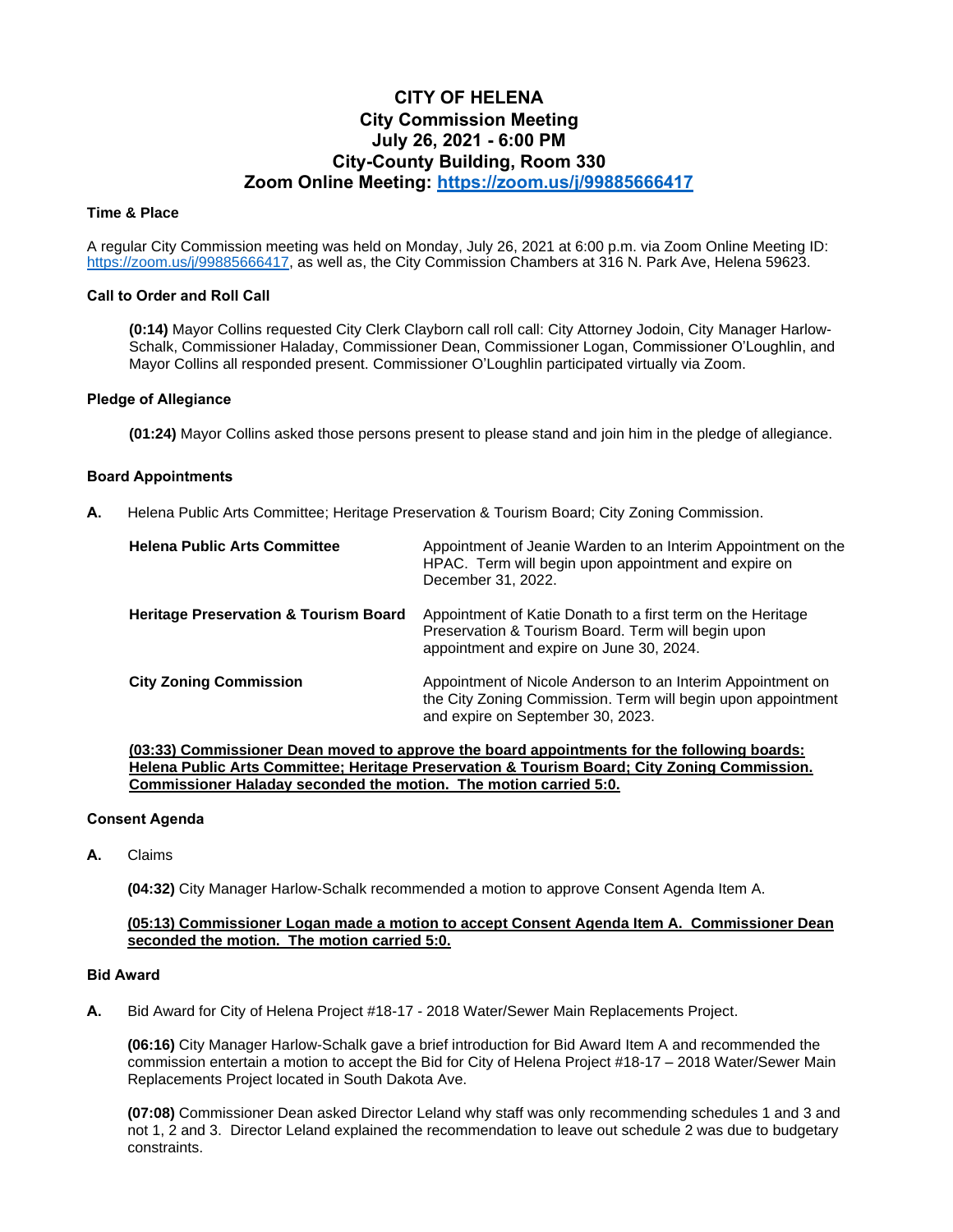## **(08:18) Commissioner Dean moved to award bid schedules 1 and 3 of the 2018 Water/Sewer Main Replacements Project #18-17 to the lowest responsible bidder Montana Underground Construction Inc., in the amount of \$759,830.00. Commissioner Logan seconded the motion. The motion carried 5:0.**

**B.** Move to Award the City-County Building DMV Renovation Project #21-40 to Diamond Construction in the amount of \$241,600.

**(09:22)** City Manager Harlow-Schalk gave a brief introduction for Bid Award Item B and recommended the commission entertain a motion to award the City-County Building DMV Renovation Project #21-40 to Diamond Construction in the amount of \$241,600.

**(10:40)** Commissioner Dean noted in the memo, Lewis and Clark County had committed to paying for these improvements and asked city staff to explain why the item was on the city's agenda and why they are asked to award this type of Bid. City Manager Harlow-Schalk explained the city and county share a variety of operations and as part of that shared service, the city manages and constructs the project.

# **(11:49) Commissioner Logan moved to Award the City-County Building DMV Renovation Project #21- 40 to Diamond Construction in the amount of \$241,600. Commissioner Dean seconded the motion. The motion carried 5:0.**

# **Communication/Proposals from Commissioners**

# **Report of the City Attorney**

**(12:39)** City Attorney Jodoin had nothing to report.

# **Report of the City Manager**

City Manager Harlow-Schalk provided updates to the commission regarding the following:

- **(12:46)** The moratorium on evictions was scheduled to expire this week and may further compound the homelessness issue within the Helena Community. City Manager Harlow-Schalk has been in talks with local non-profits to discuss the emerging issue as well as a temporary solution until a more permanent solution is available. Information was also provided for rental assistance through the Department of Commerce.
- **(19:53)** An update was given regarding the mine blow-out near Rimini Creek and its potential impact on the City's watershed and drinking water.

**(24:48)** Commissioner Dean asked that staff include the Department of Commerce resource for rental assistance on their website as well as throughout social media.

**(25:13)** Commissioner Dean asked the City Manager what EPA's response was when the city reiterated it was their obligation to keep the city informed and what the timeline might look like moving forward. City Manager Harlow-Schalk explained it was the Department of Environmental Quality that would ultimately hold EPA responsible for non-compliance or not notifying the city in a timely manner. The City Manager went on to explain the circumstances surrounding the EPA's involvement and when the city was officially notified.

**(28:18)** Discussion was had between city staff and Commissioner Logan regarding EPA's and DEQ's progress to date regarding Susie Mine and what mitigation strategies will be taken as they move forward. Director Leland explained city staff's role was to monitor the area and check the head gates every day, as well as stay in regular contact with EPA.

## **Communications from the Helena Citizens Council**

**(31:34)** HCC representative, Dylan Klapmeier gave a report.

# **Regular Items**

**A.** Consider final passage of an Ordinance amending City of Helena Ordinance No. 3097 and amending the official zoning map for the City of Helena for a zone change from DT (Downtown) District to TR (Transitional Residential)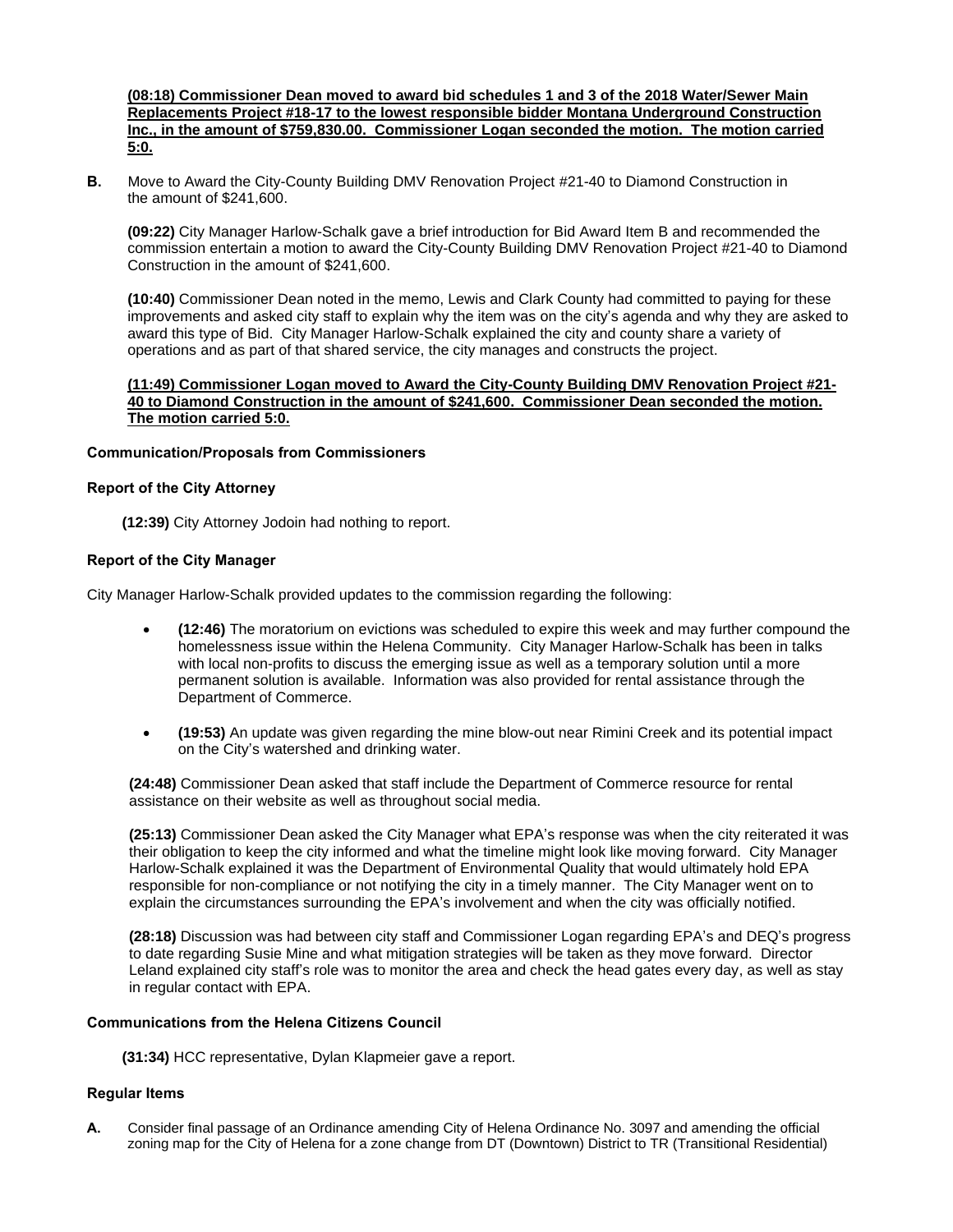District for Lot A being a portion of Lot H of the Placer Mining Claim of Getchell and Child as shown on Certificate of Survey No. 3114987 with a street address of 739 Getchell Street in the City of Helena, Montana.

**(33:26)** City Manager Harlow-Schalk gave a brief introduction to Regular Item A.

**(33:45)** Planner II, Ellie Ray addressed the commission and gave a PowerPoint presentation for Regular Item A.

**(37:13)** Commissioner Dean asked Ms. Ray if the commission were to approve the zone change, what would the timeline be for development to begin on the property. The applicant, Peter Butler addressed the commission and explained it was their wish to move forward as soon as possible.

**(38:30)** There were no public comments.

**(38:44) Commissioner Dean moved to approve final passage of an Ordinance amending City of Helena Ordinance No. 3097 and amending the official zoning map for the City of Helena for a zone change from DT (Downtown) District to TR (Transitional Residential) District for Lot A being a portion of Lot H of the Placer Mining Claim of Getchell and Child as shown on Certificate of Survey No. 3114987 with a street address of 739 Getchell Street in the City of Helena, Montana. Commissioner Haladay seconded the motion. The motion carried 5:0.**

**B.** Consider a Resolution of Intention to create Special Improvement Lighting District No. 399 in the City of Helena, MT and set a public hearing for August 23, 2021.

**(39:57)** City Manager Harlow-Schalk gave a brief introduction and history for Regular Item B. This item was originally brought before the commission on May 17, 2021, where the commission voted not to approve the motion pending further review. Then, on July 12, 2021, the commission voted to reconsider the motion based on information received.

**(41:23)** Discussion was had between Commissioner Dean and Director Danielson regarding the process should more than 50% of the homeowners protest the Resolution as well as the process for homeowners who wish to petition to have streetlights removed.

**(44:19)** City Attorney Jodoin clarified that the petition to remove a streetlight would only remove the light and would not remove the property from the district. So, the property owner would still be paying an assessment if this district were created.

**(44:40)** Commissioner Logan asked how long the public comment period was for the proposed resolution and Director Danielson confirmed it was a 15-day period from the date of the first public notice which is tomorrow (July 27, 2021) and any petitions received will be included in the commission's final packet for the public meeting scheduled for August 23, 2021.

**(45:54)** Commissioner O'Loughlin, Director Danielson and Community Development Director, Sharon Haugen discussed the average increase in property tax within the first year should the resolution pass and if there were any low-income housing units included within the boundary of the district that could be affected.

**(49:05)** Discussion was had between Commissioner Dean and Director Danielson confirming the rates would be relatively consistent with what the average Helena homeowner pays for streetlights. However, Director Danielson explained it could vary between districts depending on the number of streetlights and properties within a given district.

**(50:20)** Commissioner Logan asked staff what would happen to the existing streetlights should the resolution not pass and Director Danielson explained Northwestern Energy could potentially come before the commission and take the streetlights out of the district as they have previously indicated. Currently, Northwestern Energy is paying for the cost of the streetlights rather than the cost being placed upon the property owners, which is inconsistent with how the city normally handles these districts. Director Danielson went on to explain the general process the city has for Special Improvement Lighting Districts.

**(52:48)** Northwestern Energy Director of Community Connections, Rick Edwards addressed the commission and spoke in favor of passing the resolution of intent.

**(55:08)** Discussion was had between representatives of Northwestern Energy, the commission, and city staff regarding the average annual assessment for a residence in Montana for a lighting district and how the cost projected for this lighting district compared as well as the process for establishing the cash flow reserve for the first year.

**(01:01:35)** Commissioner O'Loughlin asked representatives of Northwestern Energy what they would do if the resolution were not to pass. Rick Edwards explained that the lights had been in operation since the early 2000s but have not been paid for. Northwestern Energy is not proposing to go back and recover any of those costs, rather